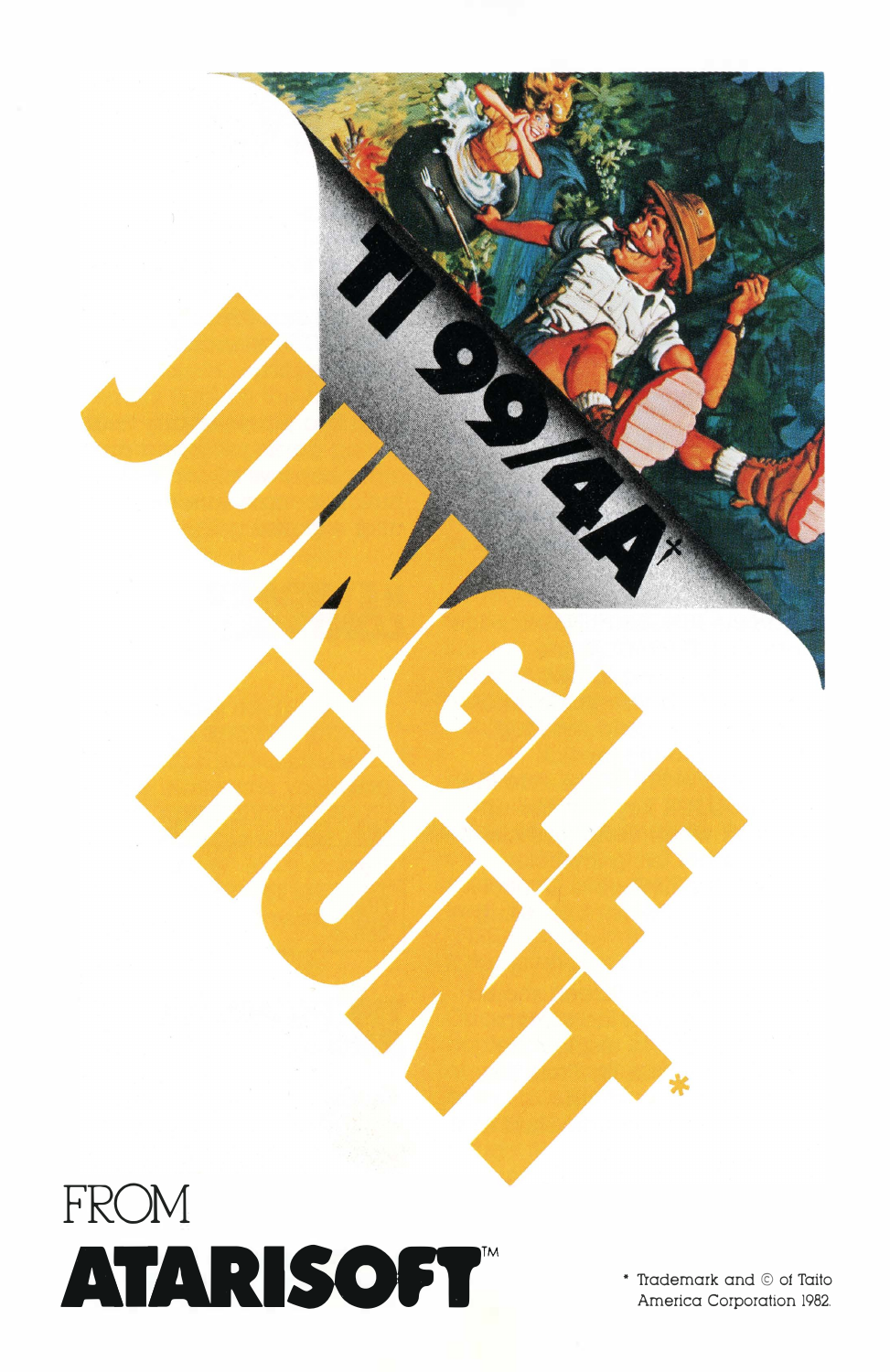

## **STARTING THEHUNT**

NOTE: Compatible with all TI 99/4A computers except units with a Version 2.2 Operating System.

Load the JUNGLE HUNT cartridge into your TI 99/4A Home Computer as explained in your computer owner's guide, and tum on your computer. Plug joysticks into the joystick controller. NOTE: Make sure the ALPHA LOCK key is in the up position when using joysticks. If you are not using joysticks, consult the Keyboard Control Chart for instructions on using the keyboard.

The Master Title Screen should be displayed on the screen. Press any key to display the master selection list. Press the numbered key which corresponds to Jungle Hunt and



the game title screen will appear. Press any key to display the Options Screen, which will allow you to choose one of three difficulty levels. Press ENTER to proceed directly to game play:

Press P to pause at any time during game play; and any other key; joystick, or "FIRE" button to reactivate the game after a pause.

## **KEYBOARD CONTROLS**

|                       | Right<br>Handed Handed | Left       |
|-----------------------|------------------------|------------|
| Up                    | E                      |            |
| Down                  | Χ                      | M          |
| Left                  | S                      |            |
| Right                 | D                      | K          |
| Fire<br><b>Button</b> | Y or .                 | $Q$ or $V$ |

## **THE PRIMITIVE JUNGLE**

You and your travel companion were enjoying a leisurely jungle safari when suddenly you were accosted by two savage cannibals. They spirited away your lady friend and plan to stew her up for dinner. You'd better rescue her quickly or your sweetie will be supper!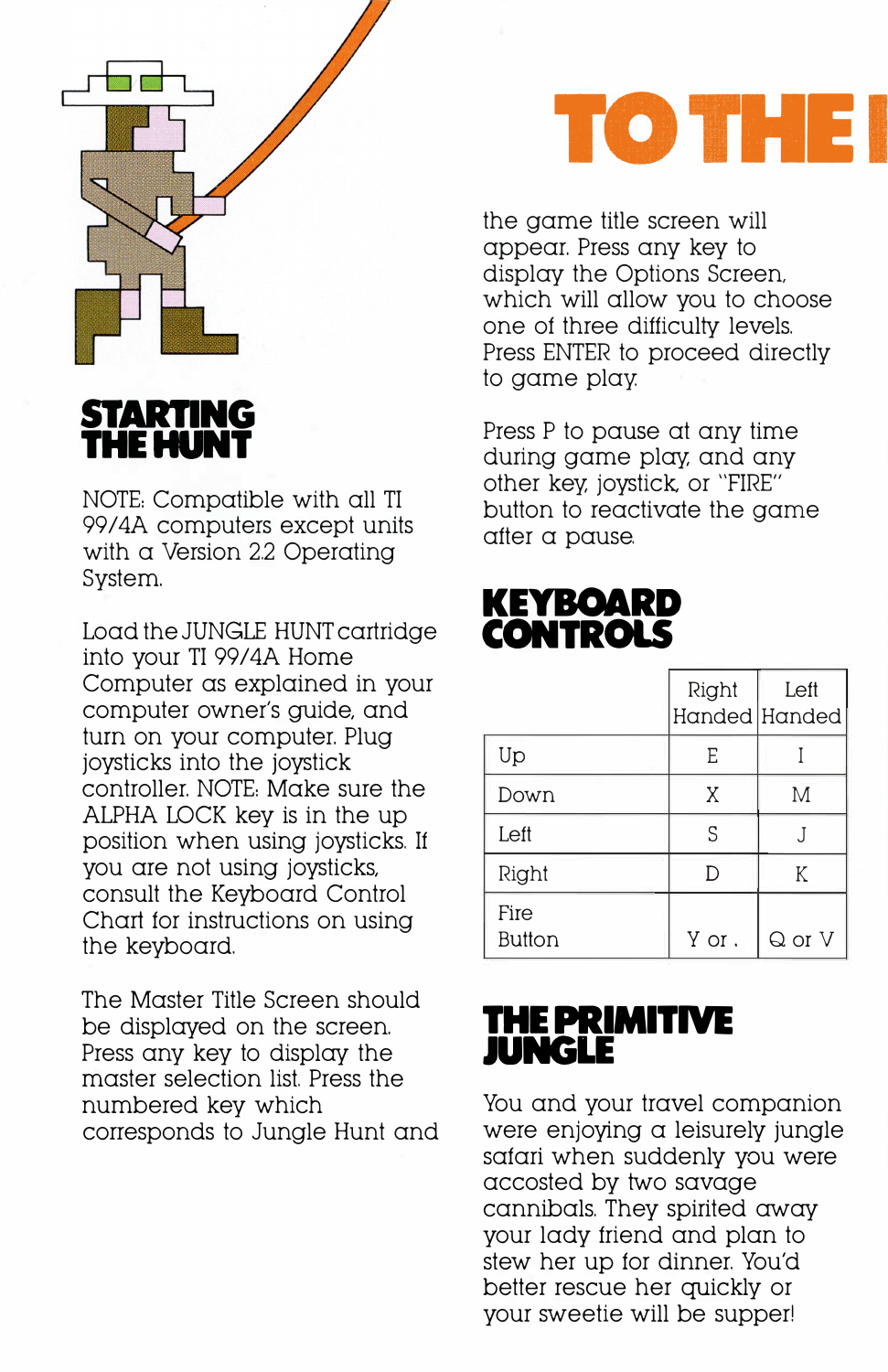# **IESCUE!**

But you have an inkling where they've taken her. To reach her, you must swing through an impassable jungle on ropes, swim through a crocodile infested river, maneuver through a landslide of boulders, and finally fight off the horde of savages weilding poisoned spears. Your darling is suspended over a steaming cauldron of bubbling broth, and is steadily slipping into the drink.

# **ONWITH THE HUNT**

The hunter starts each game with four lives and earns a fifth upon scoring 10,000 points. When the hunt starts, your timer will count down from 5000. You must reach your lady love before it runs out. You'll score more bonus points for rescuing her quickly; so don't waste time!

The forest will test your coordination and timing as you swing from the dangling ropes and jump by pressing the "FIRE" button from one to the next. Since some ropes swing faster than others, you'll have to time your leaps carefully Don't wait too long to jump, or the hunter will become weak and fall into the brush.

From the last of the trees, you jump into the crocodile infested river. Once in the water, you must swim out of the way of the crocs or fend them off with your knife. Press the "FIRE" button to stab them. Beware: make sure you stab them in the snout  $$ your knife is useless if their mouths are open. Keep an eye on the air gauge though, because if you run out of air while under water, you'll lose a life. Just resurface to replenish your air supply When you reach the river bank, the boulder field lies ahead.

As the rocks tumble toward you, jump over them or run beneath to avoid being crushed. You can control your left or right movement with the joystick, leap into the air by pressing the "FIRE" button, and jump higher if the joystick is pressed up

Once you've passed the boulders, you're finally in reach of your companion, but she's being guarded by spearwielding savages. You must dodge the dancing cannibals by running left or right and jumping over their spears. You finally leap up to your love for a tearful reunion, followed by a reward of additional bonus points for any time remaining.